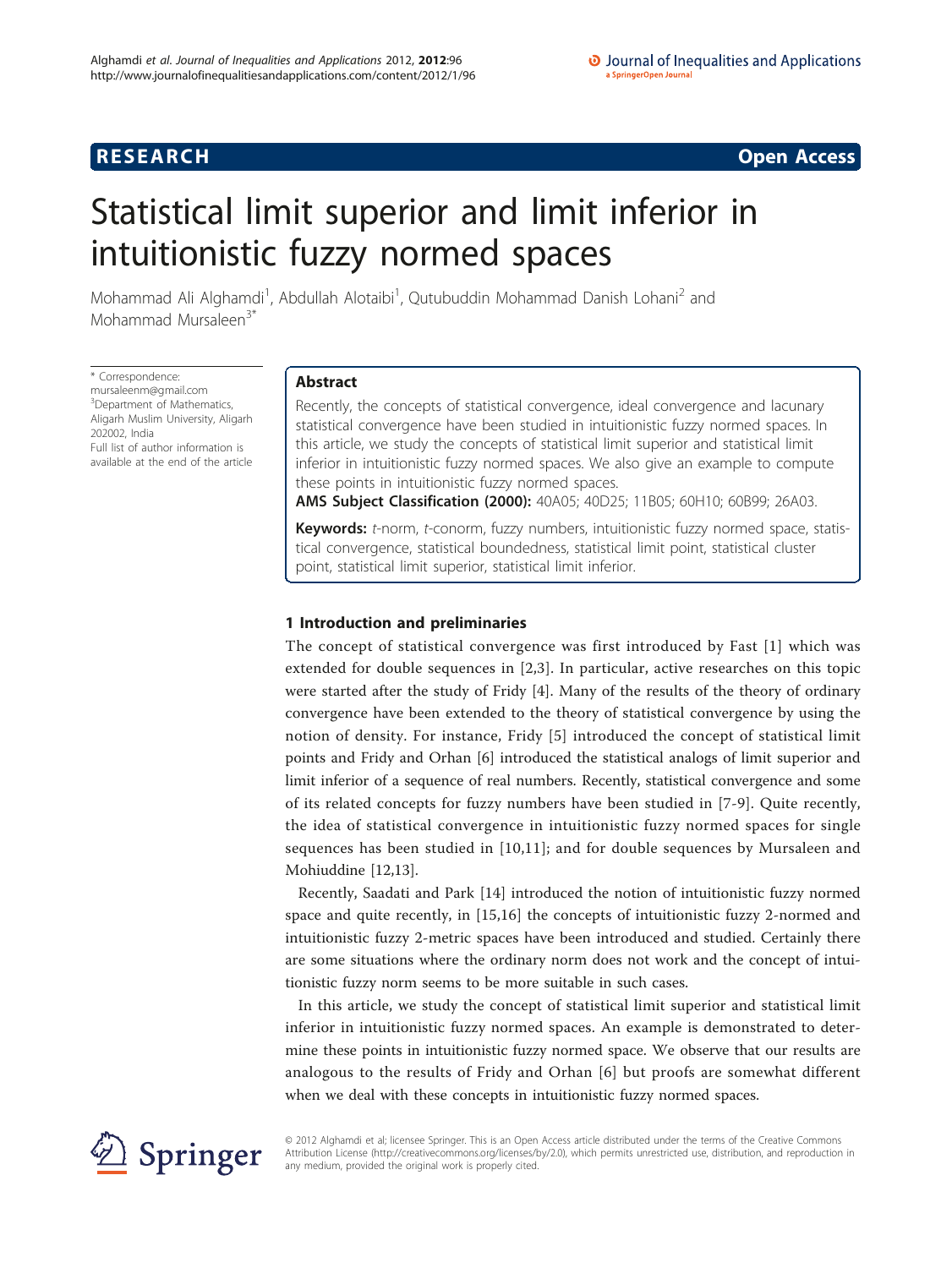We recall some basic definitions and notations.

**Definition 1.1** [[14](#page-11-0)]. A binary operation  $\cdot$ : [0, 1]  $\times$  [0, 1]  $\rightarrow$  [0, 1] is said to be a continuous t-norm if it satisfies the following conditions:

- (a) \* is associative and commutative,
- (b) \* is continuous,
- (c)  $a * 1 = a$  for all  $a \in [0, 1]$ ,
- (d)  $a * b \leq c * d$  whenever  $a \leq c$  and  $b \leq d$  for each  $a, b, c, d \in [0, 1]$ .

For example,  $a^*b = \max\{a+b-1, 0\}$ ,  $a^*b = ab$  and  $a^*b = \min\{a, b\}$  on [0,1] are t-norms.

A binary operation  $\Diamond: [0, 1] \times [0, 1] \rightarrow [0, 1]$  is said to be a *continuous t-conorm* if it satisfies the conditions (a), (b), (d) as above and  $a\&0 = a$  for all  $a \in [0, 1]$ .

For example,  $a\Diamond b = \min\{a + b, 1\}$  and  $a\Diamond b = \max\{a, b\}$  on [0,1] are *t*-conorms.

**Definition 1.2** [[14](#page-11-0)]. The five-tuple  $(X, \mu, \nu, *, \lozenge)$  is said to be an *intuitionistic fuzzy* normed space (for short, IFNS) if X is a vector space,\* is a continuous t-norm,  $\Diamond$  is a continuous *t*-conorm, and  $\mu$ , *v* are fuzzy sets on  $X \times (0, \infty)$  satisfying the following conditions. For every  $x, y \in X$  and s,  $t > 0$ ,

(a)  $\mu(x, t) + \nu(x, t) \leq 1$ , (b)  $\mu(x, t) > 0$ , (c)  $\mu(x, t) = 1$  if and only if  $x = 0$ , (d)  $\mu(\alpha x, t) = \mu(x, \frac{t}{|\alpha|})$  for each  $\alpha \neq 0$ , (e)  $\mu(x, t) * \mu(y, s) \leq \mu(x + y, t + s)$ , (f)  $\mu(x, \cdot)$ :  $(0, \infty) \rightarrow [0, 1]$  is continuous, (g)  $\lim_{t \to \infty} \mu(x, t) = 1$  and  $\lim_{t \to 0} \mu(x, t) = 0$ , (h)  $v(x, t) < 1$ , (i)  $v(x, t) = 0$  if and only if  $x = 0$ , (j)  $v(\alpha x, t) = v(x, \frac{t}{|\alpha|})$  for each  $\alpha \neq 0$ , (k)  $v(x, t) \Diamond v(y, s) \ge v(x + y, t + s)$ , (l)  $v(x, \cdot): (0, \infty) \rightarrow [0, 1]$  is continuous, (m)  $\lim_{t \to \infty} v(x, t) = 0$  and  $\lim_{t \to 0} v(x, t) = 1$ .

In this case  $(\mu, \nu)$  is called an *intuitionistic fuzzy norm*.

**Example.** Suppose that  $(X, || ||)$  is a normed space and let  $a^*b = ab$  and  $a\&b = \min$  $\{a+b, 1\}$  for all  $a, b \in [0, 1]$ . For all  $x \in X$  and every  $t > 0$ , consider

$$
\mu(x;t) := \frac{t}{t + \|x\|} \quad \text{and} \quad v(x;t) := \frac{\|x\|}{t + \|x\|}.
$$

Then  $(X, \mu, \nu, \ast, \Diamond)$  is an intuitionistic fuzzy normed space.

**Definition 1.3** [\[14](#page-11-0)]. Let  $(X, \mu, \nu, *, \lozenge)$  be an intuitionistic fuzzy normed space. Then a sequence  $x = (x_n)$  is said to be convergent to  $L \in X$  with respect to the intuitionistic fuzzy norm  $(\mu, \nu)$  if for every  $\epsilon > 0$  and  $t > 0$ , there exists a positive integer  $k_0$  such that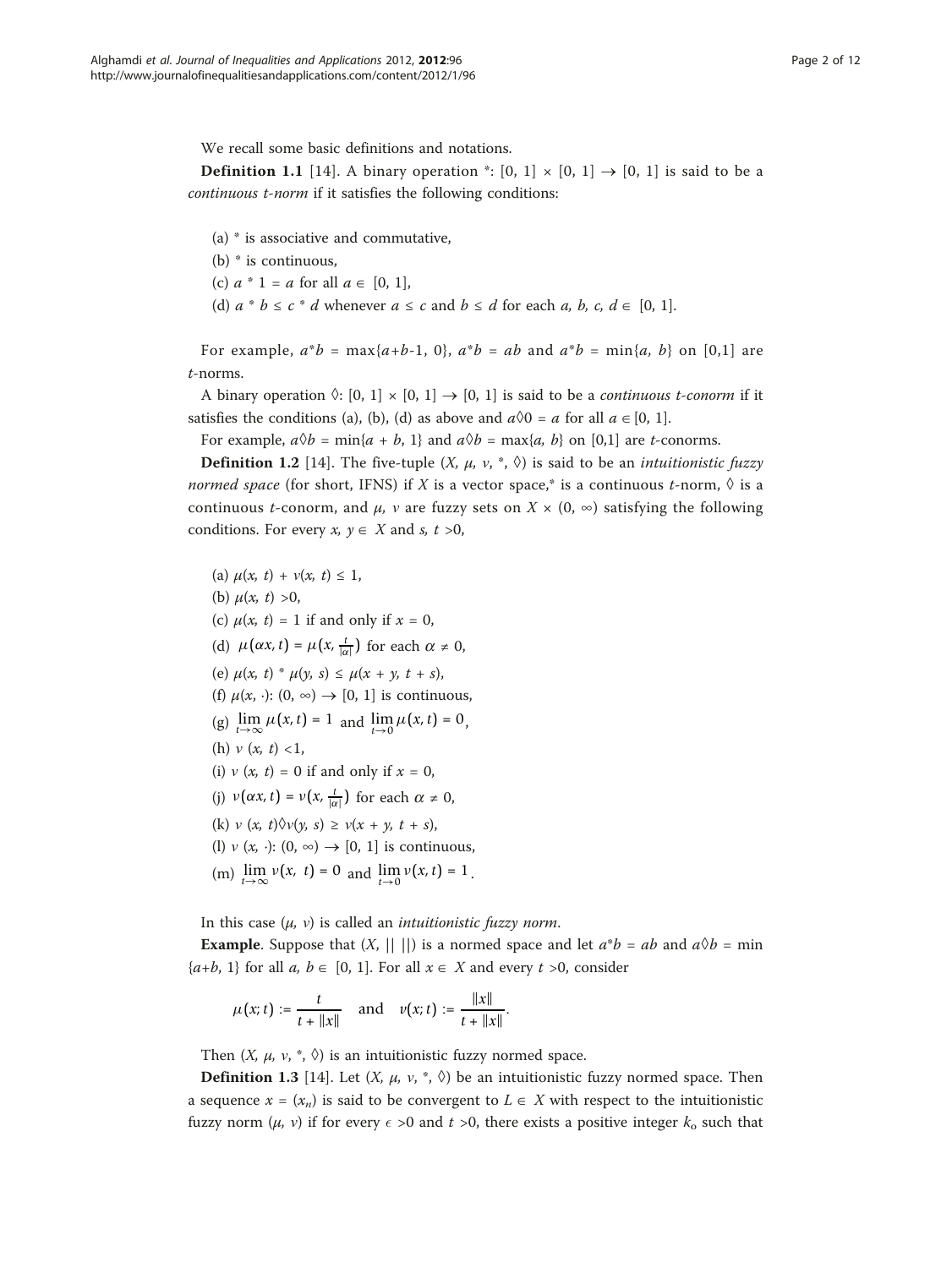$\mu(x_n - L; t) >1 - \epsilon$  and  $\nu(x_n - L; t) < \epsilon$ , whenever  $n \geq k_0$ . In this case, we write  $(\mu, \nu)$ -lim  $x = L$  or  $x_n \stackrel{(\mu,\nu)}{\rightarrow} L$  as  $n \rightarrow \infty$ .

**Definition 1.4** [\[14](#page-11-0)]. Let  $(X, \mu, \nu, \dot{\nu}, \dot{\nu})$  be an intuitionistic fuzzy normed space. Then a sequence  $x = (x_n)$  is said to be a *Cauchy sequence* with respect to the intuitionistic fuzzy norm  $(\mu, \nu)$  if for every  $\epsilon > 0$  and  $t > 0$ , there exists a positive integer  $k_0$  such that  $\mu(x_n - x_m; t) >1 - \epsilon$  and  $\nu(x_n - x_m; t) < \epsilon$  for all  $n, m \geq k_0$ .

**Definition 1.5** [[17](#page-11-0)]. If K is a subset of  $\mathbb{N}$ , then the *natural density* of K denoted by  $\delta(K)$ , is defined as

$$
\delta(K) := \lim_{n} \frac{1}{n} |\{k \leq n : k \in K\}|,
$$

where the vertical bars denote the cardinality of the enclosed set.

**Definition 1.6** [\[4,](#page-10-0)[18](#page-11-0)]. A sequence  $x = (x_n)$  of numbers is said to be *statistically* convergent to L if

$$
\delta\left(\left\{k\leq n:\ |x_k-L|\ \geq \epsilon\right\}\right)=0
$$

for every  $\epsilon > 0$ . In this case we write st-lim  $x = L$ .

**Definition 1.7** [\[5,](#page-10-0)[6\]](#page-11-0). A sequence  $x = (x_n)$  of numbers is said to be *statistically* bounded if there is a number B such that

$$
\delta\left(\left\{k\leq n : |x_k| \geq B\right\}\right) = 0.
$$

**Definition 1.8** [\[5](#page-10-0)]. If { $x_{k(i)}$ } is a subsequence of  $x = (x_k)$  and  $K: = \{k(j): j \in \mathbb{N}\}$ , then we abbreviate  $\{x_{k(i)}\}$  by  $\{x\}_K$ . If  $\delta(K) = 0$  then  $\{x\}_K$  is called a *subsequence of density* zero or a thin subsequence. On the other hand,  $\{x\}_K$  is a nonthin subsequence of x if K does not have density zero.

**Definition 1.9** [[10](#page-11-0),[12](#page-11-0)]. Let  $(X, \mu, \nu, \nu, \nu)$  be an intuitionistic fuzzy normed space. We say that a sequence  $x = (x_k)$  is *statistically convergent* to  $L \in X$  with respect to the intuitionistic fuzzy normed  $(\mu, \nu)$  provided that for every  $t > 0$  and  $b \in (0, 1)$ 

$$
\delta\left(\left\{k\leq n:\mu(x_k-L;t) < 1-b \text{ or } \nu(x_k-L;\;t) > b\right\}\right) = 0.
$$

In this case we write  $st_{(\mu, \nu)}$ - lim  $x = L$ .

### 2 Statistical limit superior and inferior in IFNS

In this section, we define limit point, statistical limit point, statistical cluster point, statistical limit superior, and statistical limit inferior in intuitionistic fuzzy normed spaces and demonstrate through an example how to compute these points in a IFN-spaces.

**Definition 2.1.** A sequence x in an intuitionistic fuzzy normed space  $(X, \mu, \nu, \dot{\nu})$  is said to be *statistically bounded* if there exists some  $t_0 > 0$  and  $b \in (0, 1)$  such that  $\delta({k:})$  $\mu(x_k; t_0) > 1 - b$  or  $\nu(x_k; t_0) < b) = 0$ .

**Definition 2.2.** Let  $(X, \mu, \nu, \nu, \hat{\nu})$  be an intuitionistic fuzzy normed space. Then  $l \in X$ is called a *limit point* of the sequence  $x = (x_k)$  with respect to the intuitionistic fuzzy norm  $(\mu, \nu)$  provided that there is a subsequence of x that converges to l with respect to the intuitionistic fuzzy norm  $(\mu, v)$ . Let  $L_{(\mu, v)}(x)$  denotes the set of all limit points of the sequence x with respect to the intuitionistic fuzzy norm  $(\mu, \nu)$ .

**Definition 2.3.** Let  $(X, \mu, \nu, \phi)$  be an intuitionistic fuzzy normed space. Then  $\xi \in X$ is called a *statistical limit point* of the sequence  $x = (x_k)$  with respect to the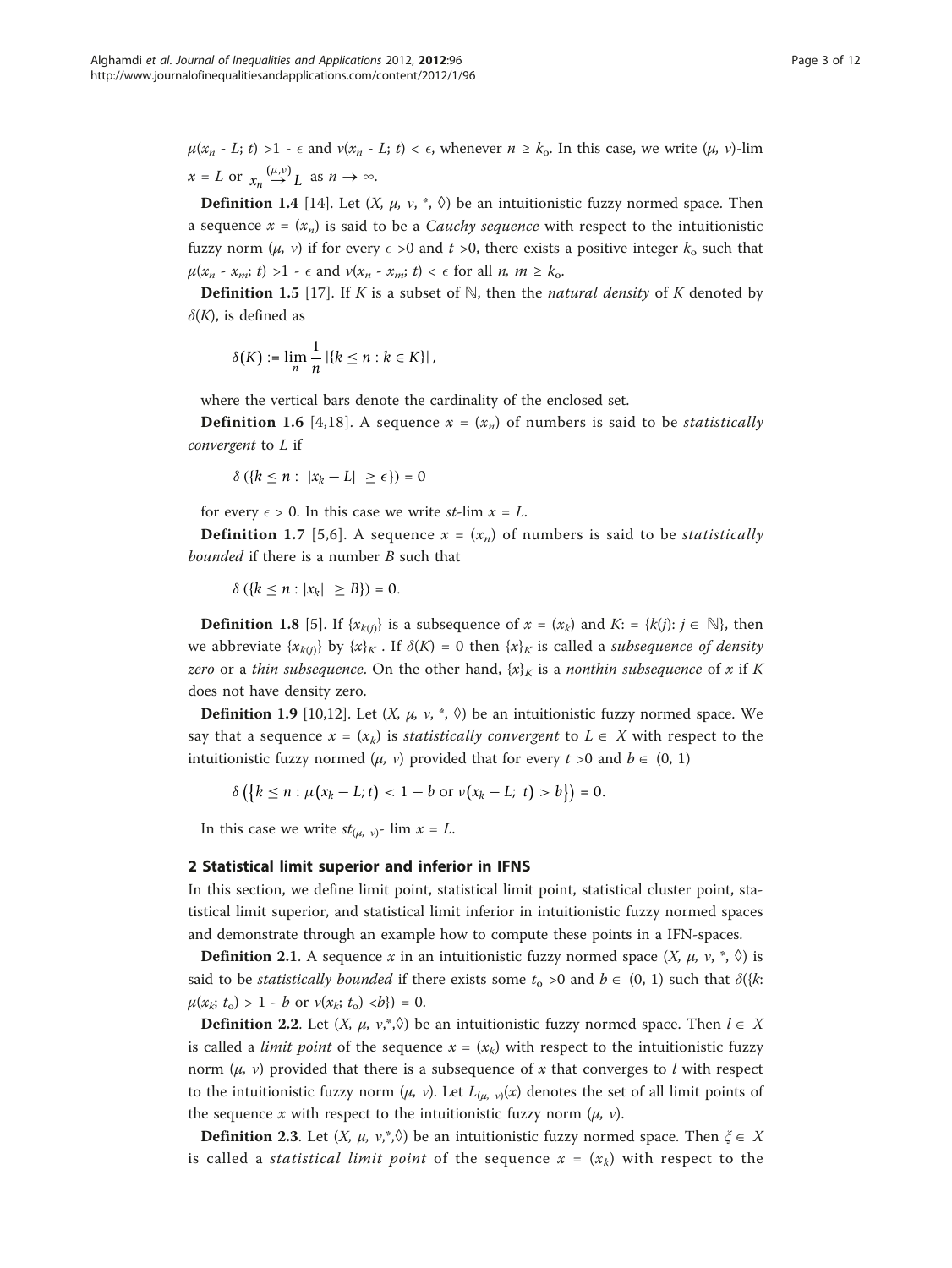intuitionistic fuzzy norm  $(\mu, \nu)$  provided that there is a nonthin subsequence of x that converges to  $\zeta$  with respect to the intuitionistic fuzzy norm  $(\mu, \nu)$ . In this case we say  $\zeta$ is a  $st_{(\mu, \nu)}$ -limit point of sequence  $x = (x_k)$ . Let  $\Lambda_{(\mu, \nu)}(x)$  denotes the set of all  $st_{(\mu, \nu)}$ limit points of the sequence  $x$ .

**Definition 2.4.** Let  $(X, \mu, \nu,^*)$  be an intuitionistic fuzzy normed space. Then  $\eta \in X$ is called a *statistical cluster point* of the sequence  $x = (x_k)$  with respect to the intuitionistic fuzzy norm  $(\mu, \nu)$  provided that for every  $t_0 > 0$  and  $a \in (0, 1)$ ,

$$
\bar{\delta}\left(\left\{k \leq n : \mu(x_k - \eta; t_o) > 1 - a \text{ or } v(x_k - \eta; t_o) < a\right\}\right) = 0.
$$

In this case we say  $\eta$  is a  $st_{(\mu, \nu)}$ -cluster point of the sequence x. Let  $\Gamma_{(\mu, \nu)}(x)$  denotes the set of all  $st_{(\mu,\nu)}$ -cluster points of the sequence x.

**Definition 2.5.** For a sequence x in an intuitionistic fuzzy normed space  $(X, \mu, \nu,^*)$ , we define the sets  $B_r^{(\mu,\nu)}$  and  $A_r^{(\mu,\nu)}$  by

$$
B_x^{(\mu,\nu)} := \{ b \in (0,1) : \delta \left( \{ k : \mu(x_k; t) < 1 - b \text{ or } \nu(x_k; t) > b \} \right) \neq 0 \}
$$
\n
$$
A_x^{(\mu,\nu)} := \{ a \in (0,1) : \delta \left( \{ k : \mu(x_k; t) > 1 - a \text{ or } \nu(x_k; t) < a \} \right) \neq 0 \}
$$

If x is a real number sequence then the statistical limit superior of x with respect to the intuitionistic fuzzy norm  $(\mu, \nu)$  is defined by

$$
st_{(\mu,\nu)} - \limsup x := \begin{cases} \sup B_x^{(\mu,\nu)} & \text{if } B_x^{(\mu,\nu)} \neq 0, \\ 0 & \text{if } B_x^{(\mu,\nu)} \neq 0. \end{cases}
$$

And the statistical limit inferior of  $x$  with respect to the intuitionistic fuzzy norm  $(\mu, \nu)$  is defined by

$$
st_{(\mu,\nu)} - \liminf x := \begin{cases} \inf A_x^{(\mu,\nu)} & \text{if } A_x^{(\mu,\nu)} \neq 0, \\ 1 & \text{if } A_x^{(\mu,\nu)} \neq 0. \end{cases}
$$

Example. A simple example will help to illustrate the concepts just defined. Let the sequence  $x = (x_k)$  be defined by

 $x_k :=$  $\sqrt{ }$  $\int$  $\overline{\mathcal{L}}$ 2*k*, if *k* is an odd square, −1, if *k* is an even square, 1/2, if *k* is an odd nonsquare, 0, if *k* is an even nonsquare.

Let  $\mu(x_k; t) = \frac{t}{t + |x_k|}$  and  $\nu(x_k; t) = \frac{|x_k|}{t + |x_k|}$ .

The above sequence is clearly unbounded with respect to  $(\mu, \nu)$ . On the other hand, it is statistically bounded with respect to  $(\mu, \nu)$ . For this,

$$
\delta\left(\left\{k \leq n : \mu(x_k; t_o) < 1 - b \text{ or } v(x_k; t_o) > b\right\}\right)
$$
\n
$$
= \delta\left(\left\{k \leq n : \frac{t_o}{t_o + |x_k|} < 1 - b \text{ or } \frac{|x_k|}{t_o + |x_k|} > b\right\}\right),
$$
\n
$$
= \delta\left(\left\{k \leq n : |x_k| > \frac{bt_o}{1 - b}\right\}\right).
$$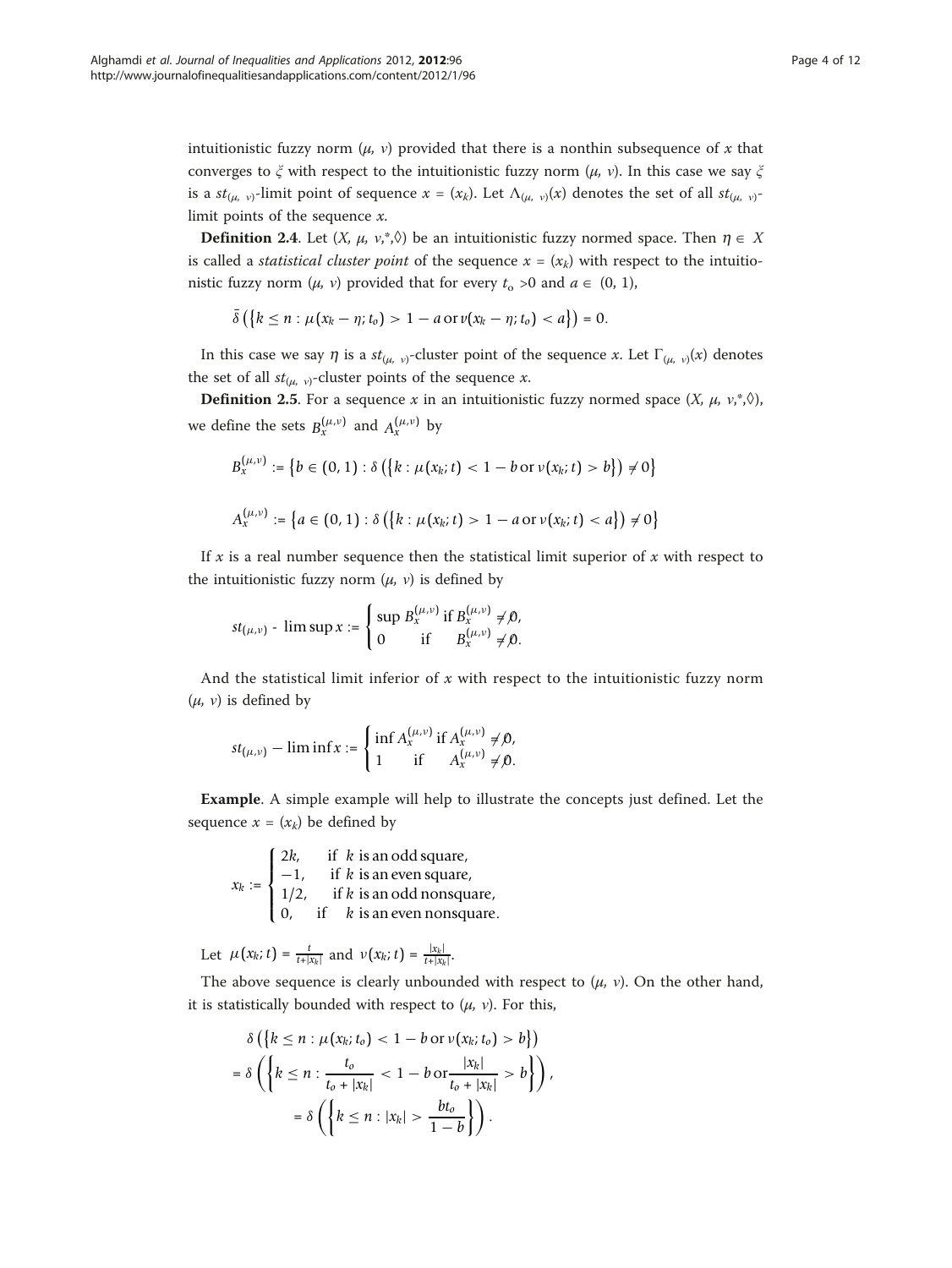Since  $0 < b < 1$ ,  $\frac{1}{b} - 1 > 0$ . Choose  $t_0 = \frac{1-b}{3b}$ . Then  $t_0 > 0$  and

$$
\delta\left(\left\{k \le n : \mu(x_k; t_0) < 1 - b \text{ or } v(x_k; t_0) > b\right\}\right) = \delta\left(\left\{k \le n : |x_k| > \frac{b}{1 - b} \times \frac{1 - b}{3b} = \frac{1}{3}\right\}\right)
$$
\n
$$
= \delta\left(\left\{k \le n : |x_k| > \frac{1}{3}\right\}\right) = \lim_{n \to \infty} \frac{1}{n} \times \sqrt{n} = 0
$$

Hence it is statistically bounded with respect to  $(\mu, \nu)$ .

To find  $B_{x}^{(\mu,\nu)}$ , we have to find those  $b \in (0, 1)$  such that

$$
\delta\left(\{k \le n : \mu\left(x_k; t\right) < 1 - b \text{ or } \nu\left(x_k; t\right) > b\}\right) \neq 0.
$$

Now,

$$
\delta\left(\left\{k \leq n : \mu(x_k; t) < 1 - b \text{ or } \nu(x_k; t) > b\right\}\right)
$$
\n
$$
= \delta\left(\left\{k \leq n : \frac{t}{t + |x_k|} < 1 - b \text{ or } \frac{|x_k|}{t + |x_k|} > b\right\}\right),
$$
\n
$$
= \delta\left(\left\{k \leq n : |x_k| > \frac{bt}{1 - b}\right\}\right).
$$

We can easily choose any  $t > 0$  as  $t < \frac{1}{3}(\frac{1}{b} - 1)$  for  $0 < b < 1$ , so that

$$
0 < \frac{bt}{1-b} < \frac{b}{1-b} \times \frac{1-b}{3b} = \frac{1}{3}.
$$

Therefore

$$
\delta\left(\left\{k\leq n \ : |x_k| > \frac{bt}{1-b}\right\}\right) = \delta\left(\left\{k\leq n \ : |x_k| > r = \frac{bt}{1-b}\right\}\right),
$$

and by the above condition  $r \in (0, 1)$ . Now the number of members of the sequence which satisfy the above condition is always greater than  $n - \frac{n}{2}$  or  $n - \frac{n-1}{2}$  for the case  $n$  is even or odd, respectively. Therefore

$$
\delta\left(\left\{k\leq n\;:\,|x_k|>r=\frac{bt}{1-b}\right\}\right)>\lim_{n\to\infty}\frac{1}{n}\times\frac{n}{2}=\frac{1}{2}\,or\lim_{n\to\infty}\frac{1}{n}\times\frac{n+1}{2}=\frac{1}{2}.
$$

Thus

$$
\delta\left(\left\{k\leq n\;:\,|x_k|>r=\frac{bt}{1-b}\right\}\right)\;\neq 0\quad\text{for all}\quad b\in(0,\;1).
$$

Hence

$$
B_x^{(\mu,\nu)}=(0, 1),
$$

and

$$
st_{(\mu,\nu)}-\limsup x=1.
$$

The above sequence has two subsequences

$$
x = (x_{n_i})
$$
 where  $x_{n_i} = 1$  for each  $n_i \in \{3, 5, 7, 11, 13, ...\}$ ,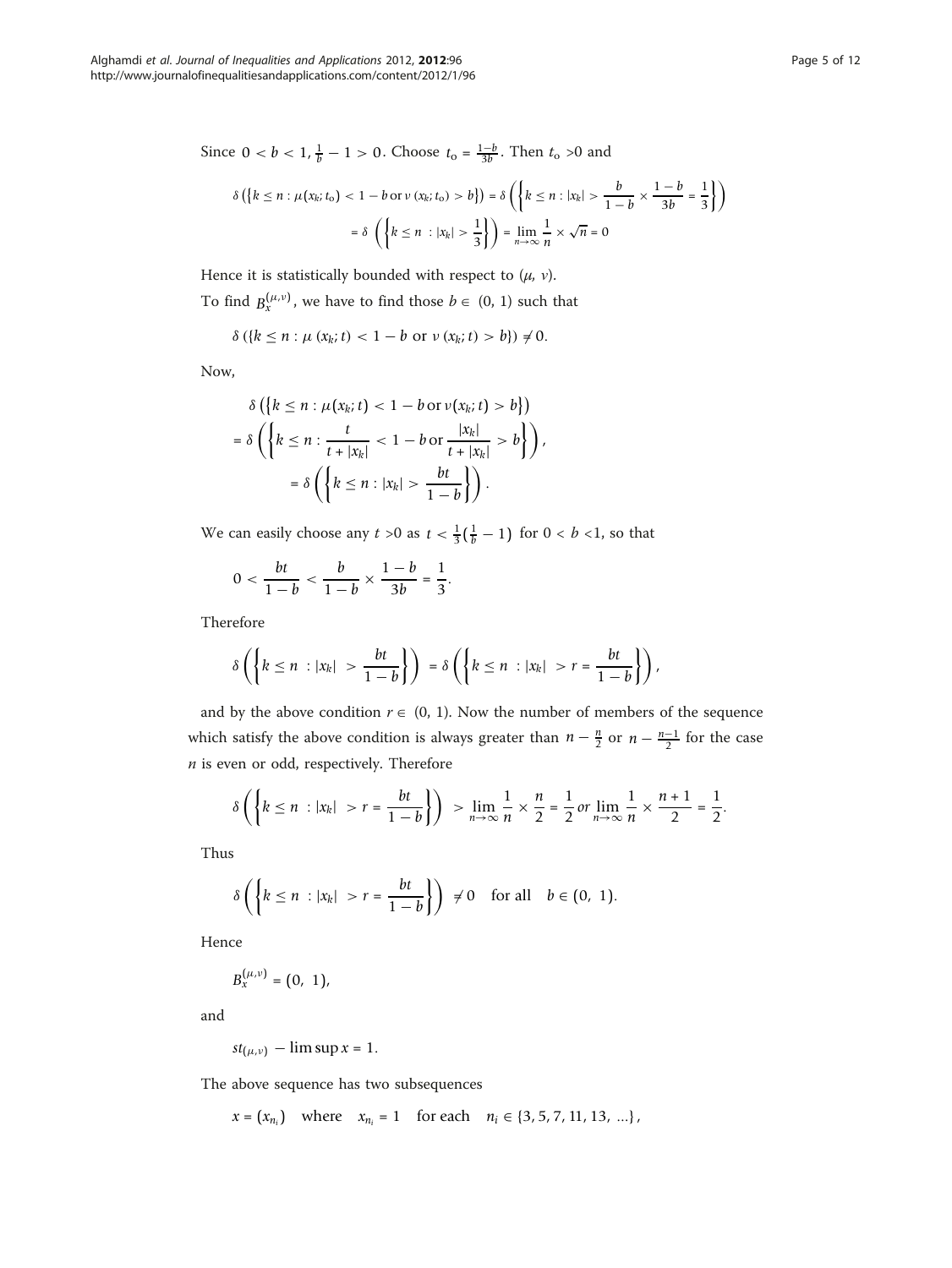and

$$
x = (x_{n_j})
$$
 where  $x_{n_j} = 0$  for each  $n_j \in \{2, 6, 8, 10, 12, ...\}$ ,

 $i, j \in \mathbb{N}$ ; which are of positive density and clearly convergent to 1 and 0, respectively. Therefore,  $x$  is not statistically convergent. Similarly, we have

$$
A_x^{(\mu,\nu)} = (0,1),
$$

and

$$
st_{(\mu,\nu)}-\liminf x=0.
$$

Hence the set of statistical cluster points of x is {0, 1}, where  $st_{(\mu\nu)}$ - lim inf x = least element and  $st_{(\mu\nu)}$ - lim sup  $x =$  greatest element of the above set.

This observation suggests the main idea of our first theorem of the following section.

#### 3 Main results

The following results are analogs of the results due to Fridy and Orhan [\[6](#page-11-0)], while the proofs are different which show the technique to work with IFN-spaces. We observe that in contrast to the real case here from the definition limit sup cannot be infinite, as it can be at most 1.

**Theorem 3.1.** Let  $b = st_{(uv)}$ - lim sup x. Then for every positive numbers t and  $\gamma$ 

$$
\delta\left(\left\{k:\mu\left(x_{k};t\right)<1-b+\gamma\right.\text{ or }\nu\left(x_{k};t\right)>b-\gamma\right\}\right)\neq0,\text{ and}\\\delta\left(\left\{k:\mu\left(x_{k};t\right)<1-b+\gamma\right.\text{ or }\nu\left(x_{k};t\right)>b+\gamma\right\}\right)\neq0.
$$
\n
$$
(1)
$$

Conversely, if (1) holds for every positive t and  $\gamma$  then  $b = st_{(\mu\nu)}$ - lim sup x. **Proof.** Let  $b = st_{(\mu\nu)}$ -lim sup x, where b be finite. Then

$$
\delta({k:\mu(x_k;t) < 1 - b \text{ or } \nu(x_k;t) > b}) \neq 0. \tag{2}
$$

Since  $\mu(x_k; t) < 1 - b + \gamma$  or  $\nu(x_k; t) > b - \gamma$  for every k and for any t,  $\gamma > 0$ ,

$$
\delta\left(\left\{k \leq n : \mu(x_k; t) < 1 - b + \gamma \text{ or } \nu(x_k; t) > b - \gamma\right\}\right) \neq 0.
$$

Now applying the definition of  $st_{(\mu\nu)}$ - lim sup x we have 1 - b as the least value and  $b$  as the greatest value satisfying  $(2)$ .

Now if possible,

$$
\mu(x_k; t) < 1 - b - \gamma \text{ or } \nu(x_k; t) > b + \gamma \text{ for some } \gamma > 0.
$$

Then 1 - b -  $\gamma$  and b +  $\gamma$  are another values with 1 - b -  $\gamma$  < 1 - b and b +  $\gamma$  > b which satisfies (2). This observation contradicts the fact that  $1 - b$  and  $b$  are least and greatest values, respectively, which satisfies the above condition.

Hence,

$$
\delta\left(\left\{k\leq n:\mu(x_k;\,t)\,<\,1\,-\,b\,-\,\gamma\text{ or }v(x_k;\,t)\,>\,b\,+\,\gamma\right\}\right)\,=\,0\text{ for every }\gamma\,>\,0.
$$

Conversely, if (1) holds for every positive  $t$  and  $\gamma$ , then

$$
\delta\left(\left\{k \leq n : \mu(x_k; t) < 1 - b + \gamma \text{ or } \nu(x_k; t) > b - \gamma\right\}\right) \neq 0.
$$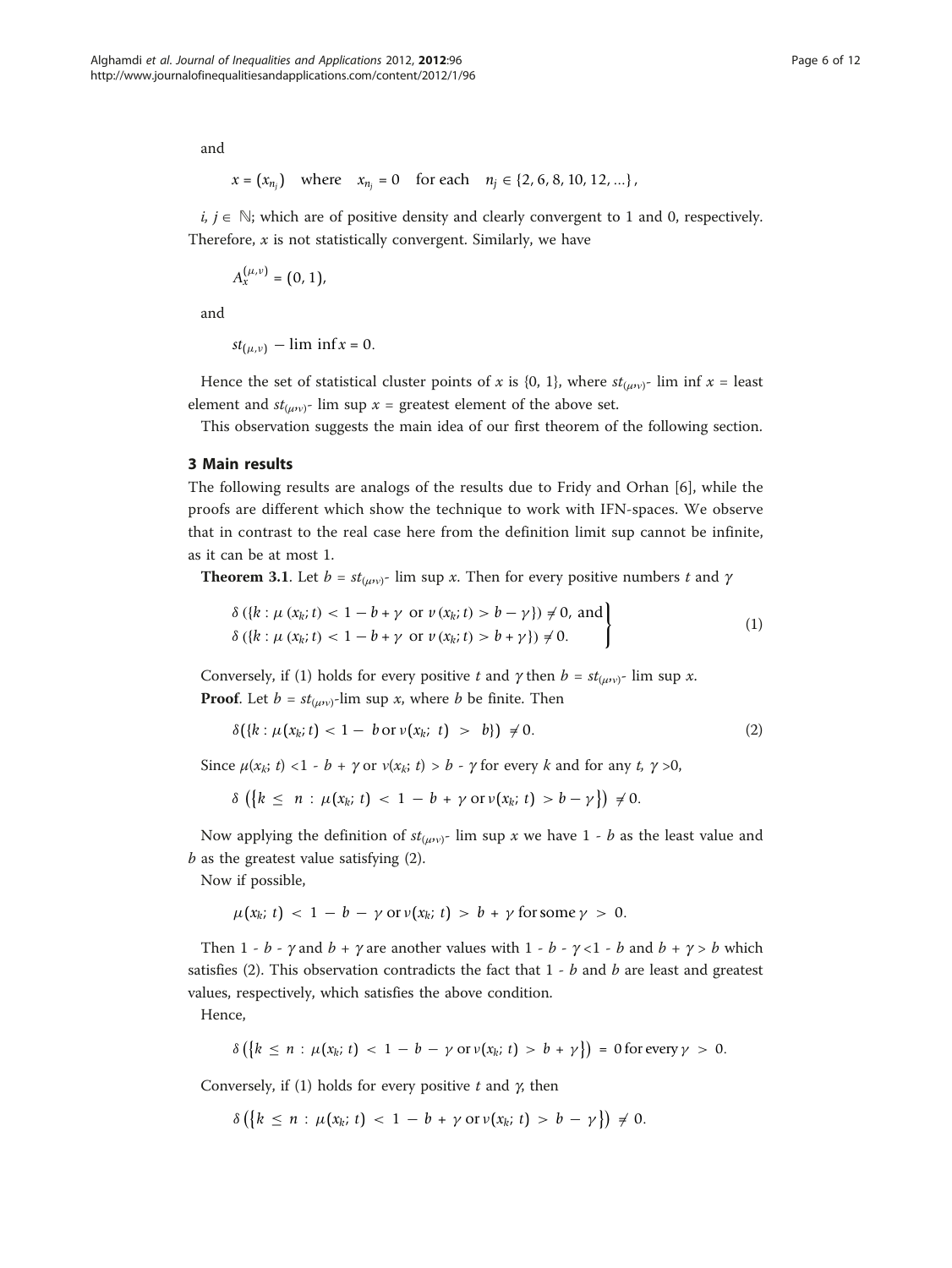and

$$
\delta\left(\{k \leq n : \mu\left(x_k; t\right) < 1 - b - \gamma \text{ or } \nu\left(x_k; t\right) > b + \gamma\}\right) = 0.
$$

Therefore

$$
\delta\left(\left\{k\leq n:\mu\left(x_{k};t\right)\leq 1-b\text{ or }\nu\left(x_{k};t\right)\geq b\right\}\right)\neq 0
$$

and

$$
\delta\left(\{k \leq n : \mu\left(x_k; t\right) = 1 - b \text{ or } v\left(x_k; t\right) = b\}\right) = 0.
$$

That is

$$
\delta\left(\left\{k\leq n:\mu\left(x_{k};t\right)<1-b\text{ or }\nu\left(x_{k};t\right)>b\right\}\right)\neq 0\quad\text{for every}\quad t>0.
$$

Hence  $b = st_{(\mu\nu)}$ - lim sup x.

This completes the proof of the theorem.

The dual statement for  $st_{(\mu\nu)}$ - lim inf x can also be proved similarly.

**Theorem 3.1'.** Let  $a = st_{(uv)}$ - lim inf x. Then for every positive number t and  $\gamma$ 

$$
\delta({k \le n : \mu (x_k; t) > 1 - a - \gamma \text{ or } \nu (x_k; t) < a + \gamma}) \ne 0, \text{ and}
$$
\n
$$
\delta(k \le n : \mu (x_k; t) > 1 - a + \gamma \text{ or } \nu (x_k; t) < a - \gamma) = 0.
$$
\n(1A)

Conversely, if (1) holds for every positive t and  $\gamma$  then  $a = st_{(\mu\nu)}$ - lim inf x.

Remark. From the definition of statistical cluster points we see that Theorems 3.1 and 3.1' can be interpreted as saying that  $st_{(uv)^{-}}$  lim sup x and  $st_{(uv)^{-}}$  lim inf x are the greatest and the least statistical cluster points of  $x$ , respectively.

**Theorem 3.2.** For any sequence x,  $st_{(\mu\nu)}$ - lim inf  $x \leq st_{(\mu\nu)}$ - lim sup x.

**Proof.** First consider the case in which  $st_{(\mu\nu)}$ - lim sup  $x = 0$ , which implies that

 $B_r^{(\mu,\nu)} = \emptyset$ .

Then for every  $b \in (0, 1)$ ,

$$
B_x^{(\mu,\nu)} = \delta (\{k : \mu(x_k; t) < 1 - b \text{ or } \nu(x_k; t) > b\}) = 0,
$$

that is

$$
\delta (\{k : \mu (x_k; t) \ge 1 - b \text{ or } v (x_k; t) \le b\}) = 1.
$$

Also for every  $a \in (0, 1)$ , we have

 $\delta (\{k : \mu (x_k; t) > 1 - a \text{ or } \nu (x_k; t) < a\}) \neq 0.$ 

Hence,  $st_{(\mu\nu)}$ - lim inf  $x = 0$ .

The case in which  $st_{(\mu\nu)}$ - lim sup  $x = 1$ , is trivial.

Suppose that  $b = st_{(\mu\nu)}$ - lim sup x, and  $a = st_{(\mu\nu)}$ - lim inf x; where a and b are finite. Now for given any *γ*, we show that  $1 - b - γ ∈ A<sub>x</sub><sup>(μ,ν)</sup>$ .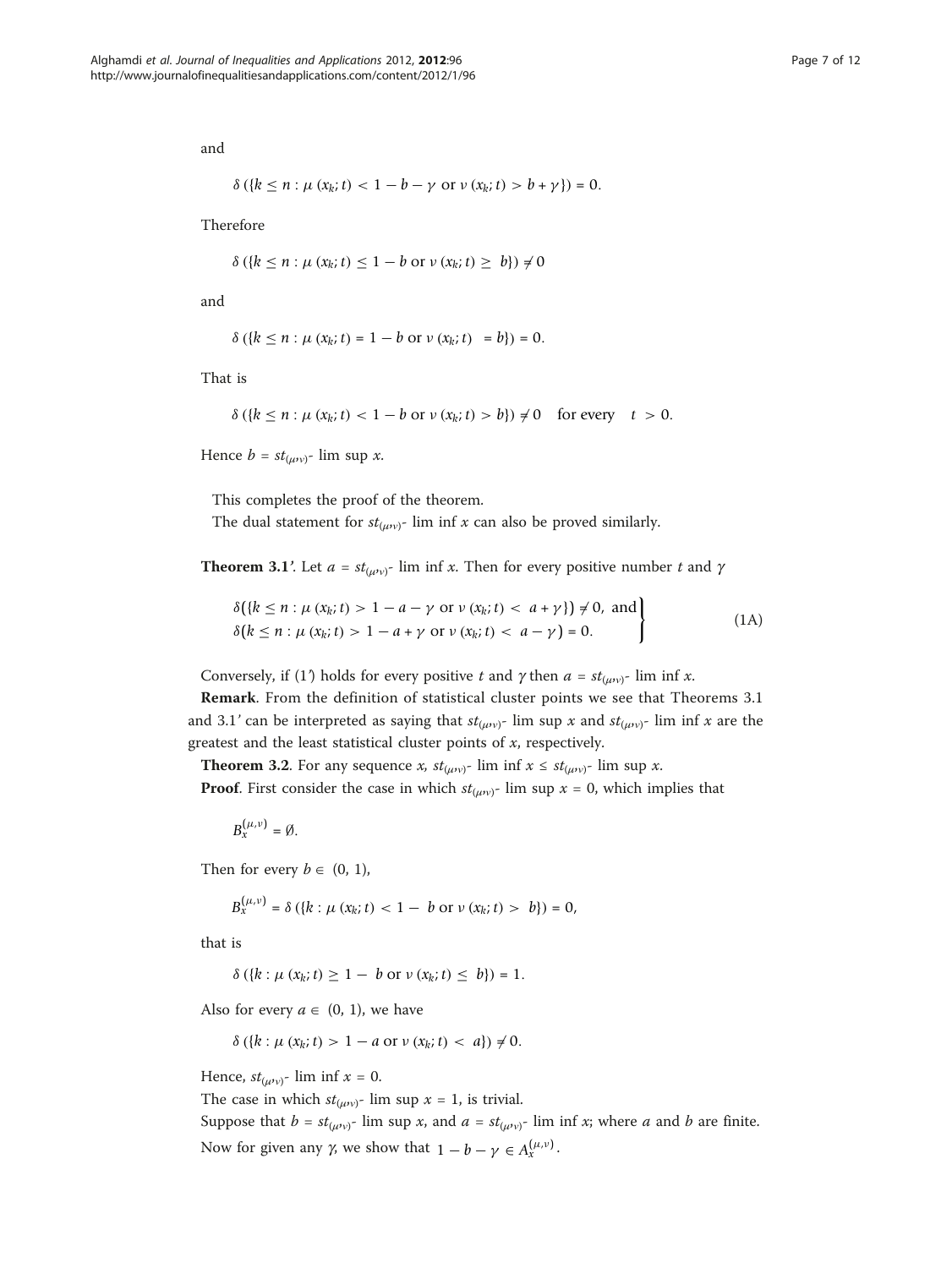By Theorem 3.1,

$$
\delta\left(\left\{k:\mu\left(x_{k};t\right)<1-b-\frac{\gamma}{2} \text{ or } v\left(x_{k};t\right)>b+\frac{\gamma}{2}\right\}\right)=0, \quad \text{where } 1-b=\text{least upper bound of } B_{x}^{\left(\mu,\nu\right)}.
$$

Therefore

$$
\delta\left(\left\{k:\mu\left(x_{k};t\right)\geq1-b-\frac{\gamma}{2} \text{ or } v\left(x_{k};t\right)\leq b+\frac{\gamma}{2}\right\}\right)=1,
$$

which in turn gives

$$
\delta\left(\{k:\mu\left(x_{k};t\right)>1-b-\gamma\text{ or }\nu\left(x_{k};t\right)
$$

Hence,  $1 - b - \gamma \in A_x^{(\mu,\nu)}$ . By definition

$$
a=\inf A_x^{(\mu,\nu)},
$$

so we conclude that

$$
1-b-\gamma\leq 1-a,
$$

and since  $\gamma$  is arbitrary,

$$
1-b\leq 1-a,
$$

that is

$$
-b \leq -a,
$$

 $a \leq b$ .

This completes the proof of the theorem.

**Theorem 3.3.** In an intuitionistic fuzzy normed space  $(X, \mu, \nu, *, \Diamond)$ , the statistically bounded sequence  $x$  is statistically convergent if and only if

*st*<sub>(μ,ν)</sub> – lim inf *x* = *st*<sub>(μ,ν)</sub> – lim sup *x*.

**Proof.** Let  $\alpha$ ,  $\beta$  be  $st_{(\mu, \nu)}$ - lim inf x and  $st_{(\mu, \nu)}$ - lim sup x, respectively. Now we assume that  $st_{(\mu\nu)}$ - lim  $x = L$ . Then for every  $\epsilon > 0$  and  $b \in (0, 1)$ ,

$$
\delta\left(\{k : \mu\left(x_k; t\right) \leq 1 - b \text{ or } v\left(x_k; t\right) \geq b\}\right) = 0,
$$

so that

$$
\delta\left(\left\{k:\mu\left(x_k;\frac{t}{2}\right)*\mu\left(L;\frac{t}{2}\right)\leq 1-b \text{ or } \nu\left(x_k;\frac{t}{2}\right)\diamondsuit \nu\left(L;\frac{t}{2}\right)\geq b\right\}\right)=0.
$$

Let for every  $t > 0$ ,

$$
\sup_{t} \mu\left(x_k; \frac{t}{2}\right) = 1 - b_1 \text{ and } \sup_{t} \mu\left(L; \frac{t}{2}\right) = 1 - b_2,
$$

or

$$
\inf_t v\left(x_k;\frac{t}{2}\right) = b_1 \text{ and } \inf_t v\left(L;\frac{t}{2}\right) = b_2
$$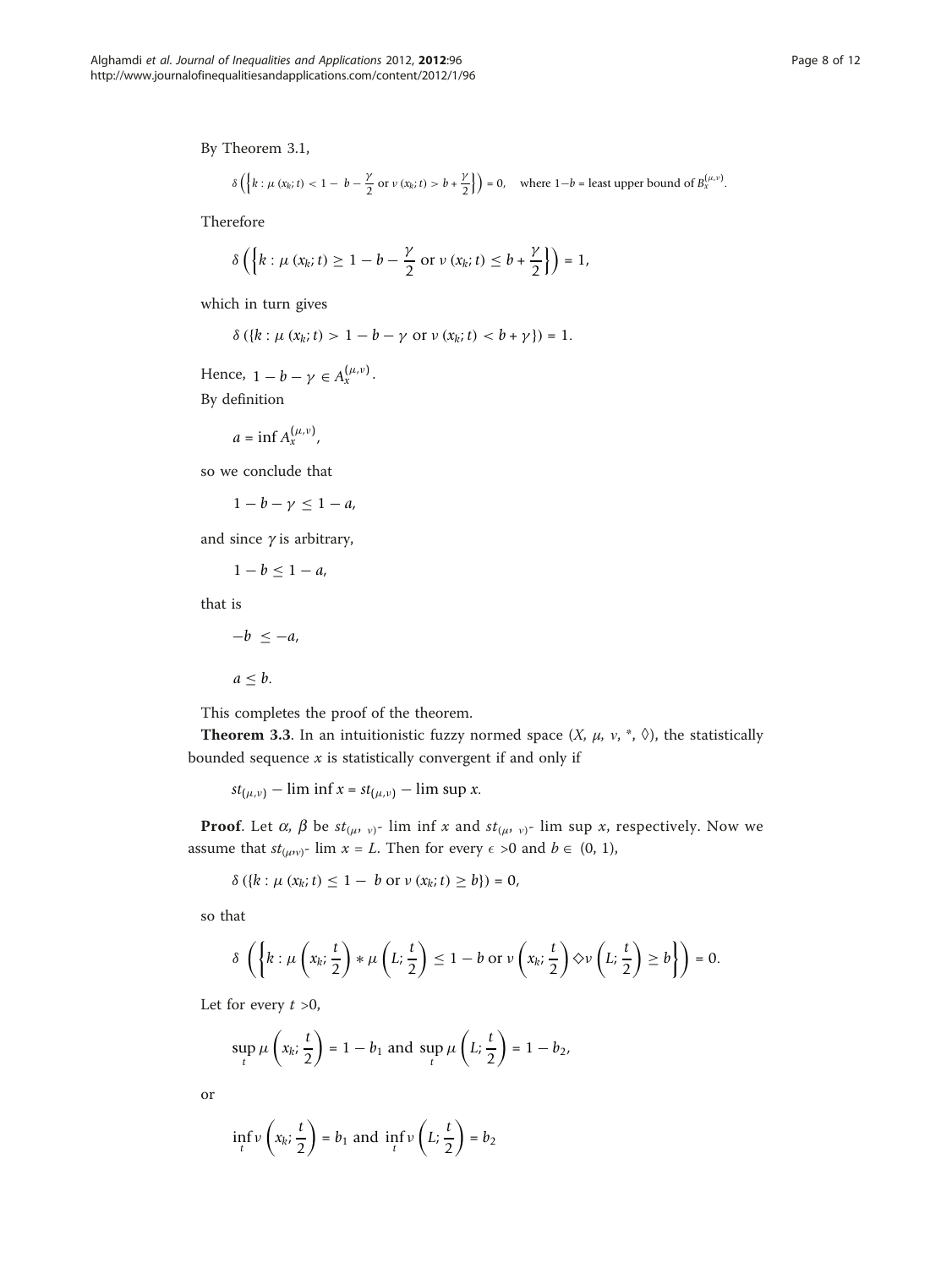such that

$$
(1 - b_1) * (1 - b_2) \le 1 - b \text{ or } b_1 \diamond b_2 \ge b. \tag{3.1}
$$

Then

$$
\delta\left(\left\{k:\mu\left(x_k;\frac{t}{2}\right)\leq 1-b_1 \text{ or } \nu\left(x_k;\frac{t}{2}\right)\geq b_1\right\}\right)=0,
$$
\n(3.2)

and therefore

$$
\delta\left(\left\{k:\mu\left(x_k;\frac{t}{2}\right)<1-b_1-\gamma\text{ or }\nu\left(x_k;\frac{t}{2}\right)>b_1+\gamma\right\}\right)=0\text{ for every }\gamma>0.\qquad(3.3)
$$

Now applying Theorem 3.1 and the definition of  $st_{(\mu\nu)}$ - lim sup x, we get

$$
\delta\left(\left\{k:\mu\left(x_k;\frac{t}{2}\right)<1-\beta-\gamma\text{ or }\nu\left(x_k;\frac{t}{2}\right)>\beta+\gamma\right\}\right)=0\text{ for every }\gamma>0.\qquad(3.4)
$$

From (3.3) and (3.4) and by the definition of  $st_{(\mu\nu)}$ - lim sup x, we get

$$
1-b_1-\gamma\leq 1-\beta-\gamma\,\,\text{or}\,\,b_1+\gamma\geq\beta+\gamma,
$$

that is,

$$
\beta \le b_1. \tag{3.5}
$$

Now we find those  $k$  such that

$$
\mu\left(x_k;\frac{t}{2}\right) > 1 - b_1 + \gamma \text{ or } \nu\left(x_k;\frac{t}{2}\right) < b_1 - \gamma.
$$

We can easily observe that no such  $k$  exists which satisfy  $(3.1)$  and above condition together.

Therefore this implies that

$$
\delta\left(\left\{k:\mu\left(x_k;\frac{t}{2}\right)>1-b_1+\gamma\text{ or }\nu\left(x_k;\frac{t}{2}\right)
$$

Since  $\alpha = st_{(\mu\nu)}$ - lim inf x, by Theorem 3.1', we get

$$
\delta\left(\left\{k:\mu\left(x_k;\frac{t}{2}\right)>1-\alpha+\gamma\text{ or }\nu\left(x_k;\frac{t}{2}\right)<\alpha-\gamma\right\}\right)=0.
$$

By the definition of  $st_{(\mu, \nu)}$ - lim inf x, we have

 $1 - \alpha + \gamma \leq 1 - b_1 + \gamma$  or  $\alpha - \gamma \geq b_1 - \gamma$ ,

that is,

$$
b_1 \le \alpha. \tag{3.6}
$$

From (3.4) and(3.5), we get  $\beta \le \alpha$ . Now combining Theorem 3.2 and the above inequality, we conclude  $\alpha = \beta$ .

Conversely, suppose that  $\alpha = \beta$  and let sup<sub>t</sub>  $\mu(L, t) = 1 - \alpha$  or inf<sub>t</sub>  $\nu(L, t) = \alpha$ . Then for any  $\gamma > 0$ , Theorems 3.1 and 3.1<sup>'</sup> will together imply that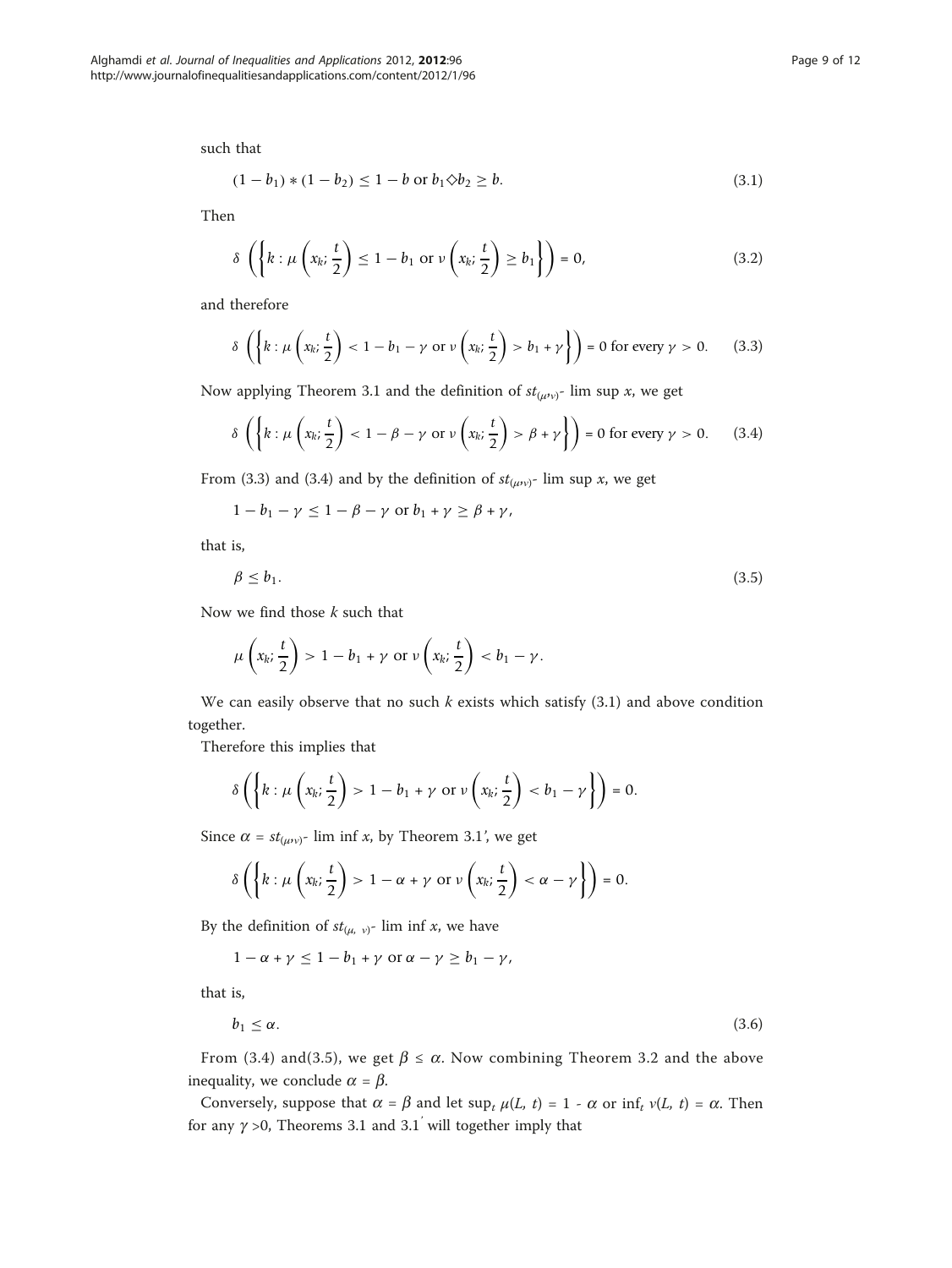$$
\delta\left(\left\{k:\mu\left(x_k;\frac{t}{2}\right)<1-\alpha+\frac{\gamma}{2}\text{ or }\nu\left(x_k;\frac{t}{2}\right)>\alpha-\frac{\gamma}{2}\right\}\right)=0,\tag{3.7}
$$

and

$$
\delta\left(\left\{k:\mu\left(x_k;\frac{t}{2}\right)>1-\alpha+\frac{\gamma}{2}\text{ or }\nu\left(x_k;\frac{t}{2}\right)<\alpha-\frac{\gamma}{2}\right\}\right)=0.\tag{3.8}
$$

Now

$$
1 - \alpha \geq \mu\left(L; t\right) = \mu\left(x_k - \left(x_k - L\right); t\right) \geq \mu\left(x_k; \frac{t}{2}\right) * \mu\left(x_k - L; \frac{t}{2}\right),
$$

and

$$
\alpha \leq \nu(L;t) = \nu(x_k - (x_k - L);t) \leq \nu\left(x_k;\frac{t}{2}\right) \diamond \nu\left(x_k - L;\frac{t}{2}\right).
$$

Therefore

$$
\mu\left(x_k; \frac{t}{2}\right) * \mu\left(x_k - L; \frac{t}{2}\right) \le 1 - \alpha \text{ or } \nu\left(x_k; \frac{t}{2}\right) \diamond \nu\left(x_k - L; \frac{t}{2}\right) \ge \alpha. \tag{3.9}
$$

Let  $\sup_t \{ \mu(x_k - L; \frac{t}{2}) \} = 1 - a_1$  or  $\inf_t \{ v(x_k - L; \frac{t}{2}) \} = a_1$ , where  $a_1 \in (0, 1)$  and (3.7) and (3.9) hold. Then

$$
\delta\left(\left\{k:\mu\left(x_k-L;\frac{t}{2}\right)<1-\alpha_1-\frac{\gamma}{2}\text{ or }\nu\left(x_k-L;\frac{t}{2}\right)>\alpha_1+\frac{\gamma}{2}\right\}\right)=0,
$$

which is true for all  $\gamma > 0$ . Hence

$$
\delta\left(\left\{k:\mu\left(x_k-L;\frac{t}{2}\right)\leq 1-\alpha_1\text{ or }\nu\left(x_k-L;\frac{t}{2}\right)\geq\alpha_1\right\}\right)=0,
$$

which is true for all  $a \le a_1 \in (0, 1)$ , because  $1 - a_1$  is the least upper bound or  $a_1$  is the greatest lower bound.

Now repeat the process by taking (3.8) and (3.9) instead of (3.7) and (3.9). If (3.8) and (3.9) are satisfied, then  $\inf_t \mu(x_k - L; \frac{t}{2}) = 1 - a_1$  or  $\sup_t \nu(x_k - L; \frac{t}{2}) = a_1$ ,

On contrary suppose that  $1 - a_1 \neq \inf_t \mu(x_k - L; \frac{t}{2})$  or  $a_1 \neq \sup_t \nu(x_k - L; \frac{t}{2})$  and conditions (3.8) and (3.9) be satisfied. This implies that there exists some  $r \in (0, 1)$ such that either  $1 - r = \mu \left( x_k - L; \frac{t}{2} \right)$  or  $r = \nu \left( x_k - L; \frac{t}{2} \right)$  for some  $t > 0$  where  $1 - a_1$  $>1$  - r or  $a_1 < r$ .

As (3.8) and (3.9) are satisfied, and let us suppose that  $\inf_t \mu(x_k - L; \frac{t}{2}) = 1 - a_2$  or  $\sup_t v(x_k - L; \frac{t}{2}) = a_2.$ 

Then

$$
1 - a_1 > 1 - a_2 \text{ or } a_1 < a_2,\tag{3.10}
$$

and from (3.9), we get

$$
\mu\left(x_k-L;\frac{t}{2}\right)*(1-a_2)\leq 1-\alpha \text{ or } \nu\left(x_k-L;\frac{t}{2}\right)\diamond \alpha_2\geq \alpha.
$$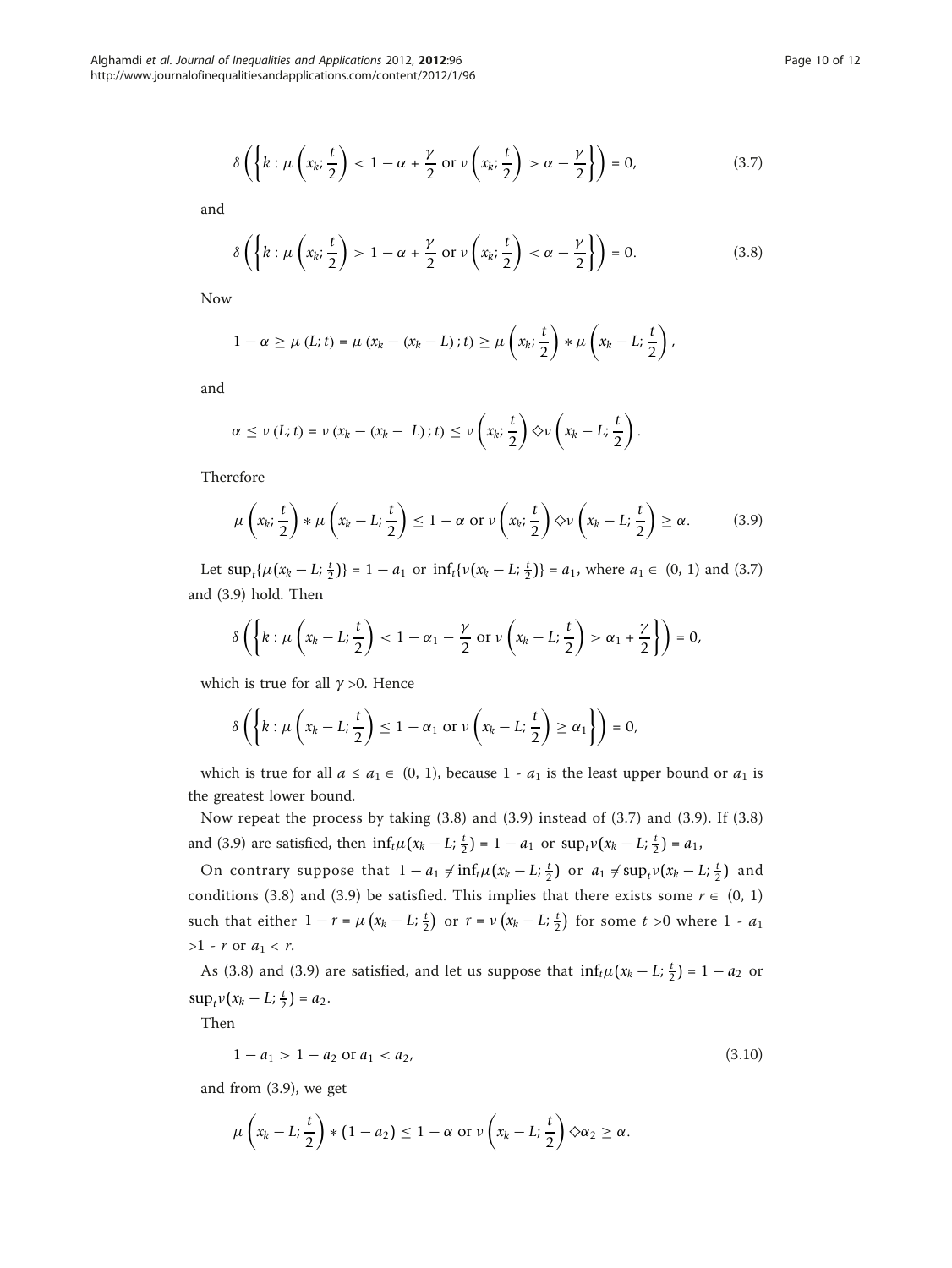<span id="page-10-0"></span>Using (3.8), we get

$$
\left(1-\alpha+\frac{\gamma}{2}\right) * \left(1-a_2\right) \leq 1-\alpha \text{ or } \nu\left(\alpha-\frac{\gamma}{2}\right) \diamondsuit(\alpha_2) \geq \alpha \text{ for all } \gamma > 0.
$$

Clearly,

$$
\left(1-\alpha+\frac{\gamma}{2}\right) * \left(1-a_2\right) \le 1-\alpha \text{ or } \left(\alpha+\frac{\gamma}{2}\right) \diamondsuit(\alpha_2) \ge \alpha \text{ for all } \gamma > 0. \tag{3.11}
$$

Now

$$
1 - a_1 = \sup_t \mu \left( x_k - L; \frac{t}{2} \right) \text{ or } \alpha_1 = \inf_t \nu \left( x_k - L; \frac{t}{2} \right)
$$

where  $a_1 \in (0, 1)$  and which satisfy (3.7) and (3.9).

From (3.11) we conclude that  $1 - a_2$  is another value satisfying (3.7) and (3.9). Hence

 $1 - a_1 < 1 - a_2$  or  $a_2 < a_1$ .

This contradicts (3.10). Hence  $1 - a_1 = \inf_t \mu(x_k - L; \frac{t}{2})$  or  $a_1 = \sup_t \nu(x_k - L; \frac{t}{2})$ satisfying conditions (3.8) and (3.9).

Therefore the inequality becomes true for all  $a \ge a_1 \in (0, 1)$ , because 1 -  $a_1$  is the greatest lower bound, and hence

$$
\delta\left(\left\{k:\mu\left(x_k-L;\frac{t}{2}\right)\leq 1-\alpha\text{ or }\nu\left(x_k-L;\frac{t}{2}\right)\leq\alpha\right\}\right)=0,
$$

for each  $t > 0$  and  $a \in (0, 1)$ . Therefore

$$
st_{(\mu,\nu)} - \lim x = L.
$$

This completes the proof of the theorem.

#### Acknowledgements

The authors would like to thank the Research Deanship at King Abdulaziz University for its financial support under grant number 147/130/1431.

#### Author details

<sup>1</sup>Department of Mathematics, King Abdulaziz University, Jeddah 21589, Saudi Arabia <sup>2</sup>Department of Computer Science, South Asian University, New Delhi 110070, India <sup>3</sup>Department of Mathematics, Aligarh Muslim University, Aligarh 202002, India

#### Authors' contributions

The present study was proposed by MAA and AA. Definitions 2.1-2.4 and Theorem 3.1, 3.2 and 3.3 were given by MAA, AA and QMDL. MM gave the final shape to the present work by incorporating some necessary suggestions. All authors read and approved the final manuscript.

#### Competing interests

The authors declare that they have no competing interests.

#### Received: 22 December 2011 Accepted: 23 April 2012 Published: 23 April 2012

#### References

- 1. Fast, H: Sur la convergence statistique. Colloq Math. 2, 241–244 (1951)
- 2. Mursaleen, M, Cakan, C, Mohiuddine, SA, Savas, E: Generalized statistical convergence and statistical core of double sequences. Acta Math Sinica. 26(11):2131–2144 (2010)
- 3. Mursaleen, M, Edely, OHH: Statistical convergence of double sequences. J Math Anal Appl. 288, 223–231 (2003)
- 4. Fridy, JA: On statistical convergence. Analysis. 5, 301–313 (1985)
- 5. Fridy, JA: Statistical limit points. Proc Am Math Soc. 118, 1187–1192 (1993)